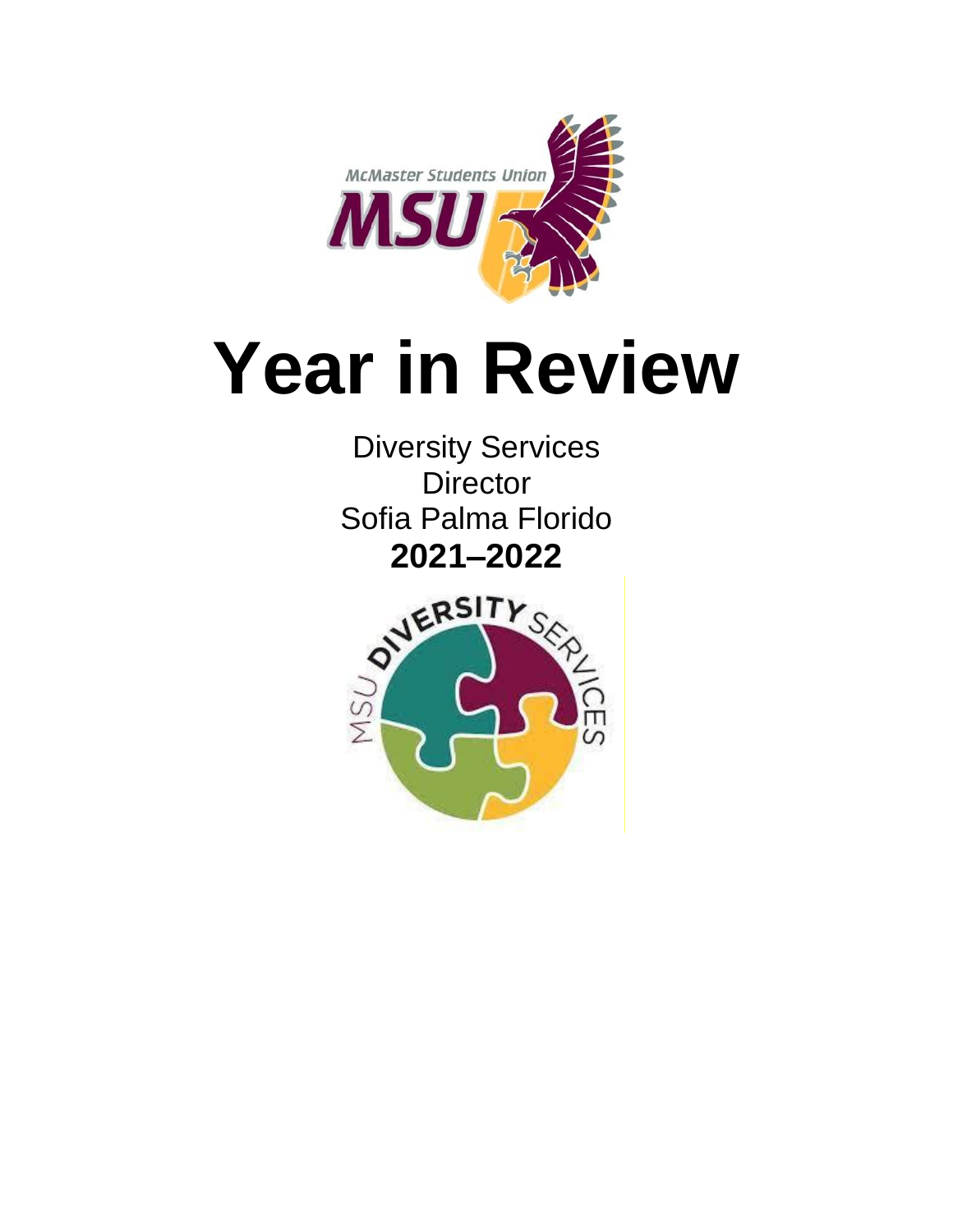# **Year in Review**

This year was a difficult one. With unpredictable changes to the Service, lack of training, and inconsistent and absent communication from supervisors, it was incredibly difficult to run a student-facing Service to fully meet the expectations of the MSU and the needs of the students. Nevertheless, we managed to execute campaigns and events that we are proud of; I trained and led a team that are equipped to serve the racialized students at McMaster University. I focused a lot of my work on tending to the anxieties of my volunteers and the leaders of the student interfaith council, as MSU volunteers and as students in a university undergoing constant and unforeseeable changes. Moreover, I also focused on creating long-lasting changes in the Services. This includes revamping the Service's branding and *trying with little to no support* in acquiring a physical space for Service operations. The latter was not successful, and I am disappointed that my successor will not have a suitable physical space to host and run Service operations out of.

Below, I've outlined the events and campaigns run throughout the school year.

## **September**

*Welcome Week event (with WGEN, PCC, SHEC, Maccess)*

- The event was hosted and planned with the directors and assistant directors of the five peer support services
- Hosted over zoom
- Attendance of 2 participants in the first 15 minutes that dropped to 0 by 30 minutes

*Every Child Matters virtual campaign*

- The promotions executives researched prominent Instagram accounts that are managed by Indigenous individuals to share in the campaign posted on September 30<sup>th</sup>
- Facebook and Instagram engagement were average

# **October**

*Reassembly of Student Interfaith Council*

- Over the month of September, I worked to make connections with the leaders of religious and spiritual clubs and organizations on campus
- Engagement was low with limited participation from Hillel, McMaster Spiritual club, McMaster Campus Association of Baha'i Students, McMaster Hindu Students Association, and Cornerstone.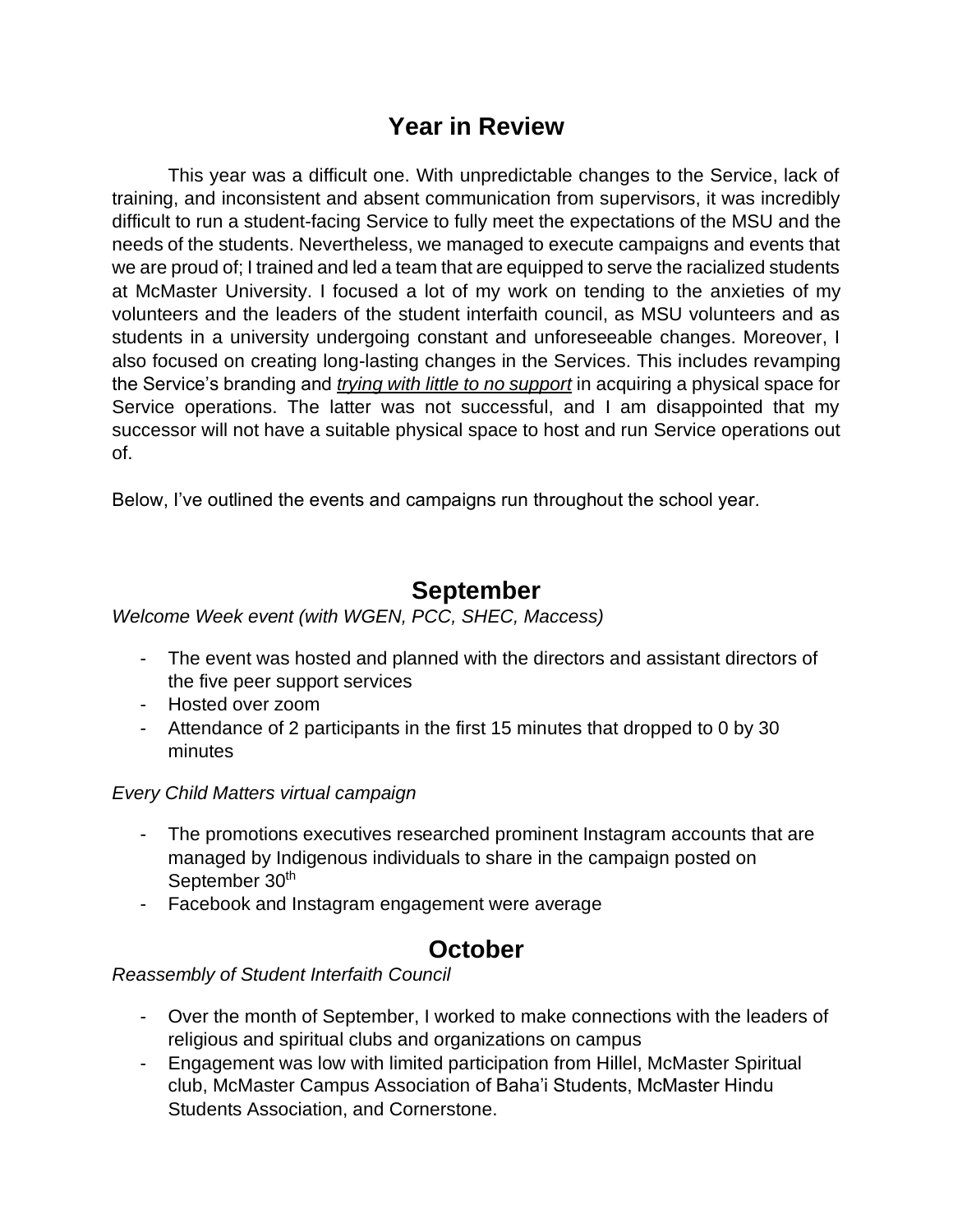- Monthly meetings were poorly attended and leaders expressed concern for unpredictable university guidelines which hindered collaboration

## *Halloween Annual Campaign*

- The Social and Political Advocacy planned a series of posts on Facebook and Instagram that explored themes of cultural appropriation and cultural appreciation
- Engagement was above average on both platforms

## **November**

## *Community Circle (Hump Day Dump Day)*

- We had challenges around the community events and planning committee's training and level of comfort around peer support leading up to this; much of this was due to the expectation that the MSU would be providing these trainings which either did not happen or were inaccessible due to poor communication from the student union
- Nevertheless, the assistant director and I compiled a series of trainings for the executives and volunteers and allowed them to plan the structure, style, and focus of the community circle
- The community circle was well attended considering the circumstances with a group of 5 attendees
- It was hosted virtually (zoom)

# **December**

## *Holiday Shopping Spotlight*

- An initiative led by the promotions team carried out over Instagram stories
- Local BIPOC-owned businesses were highlighted over the course of a week
- These were later shared as a Facebook post

#### *Happy Holidays Campaign*

- An Instagram and Facebook post put together by the research and resources executive
- Put together coping and language resources for racialized students attempting to educate their family members

# **January**

*Thrive Week – Tea Time (Podcast Recording)*

- A live podcast recording on the subject of mental health and racialization